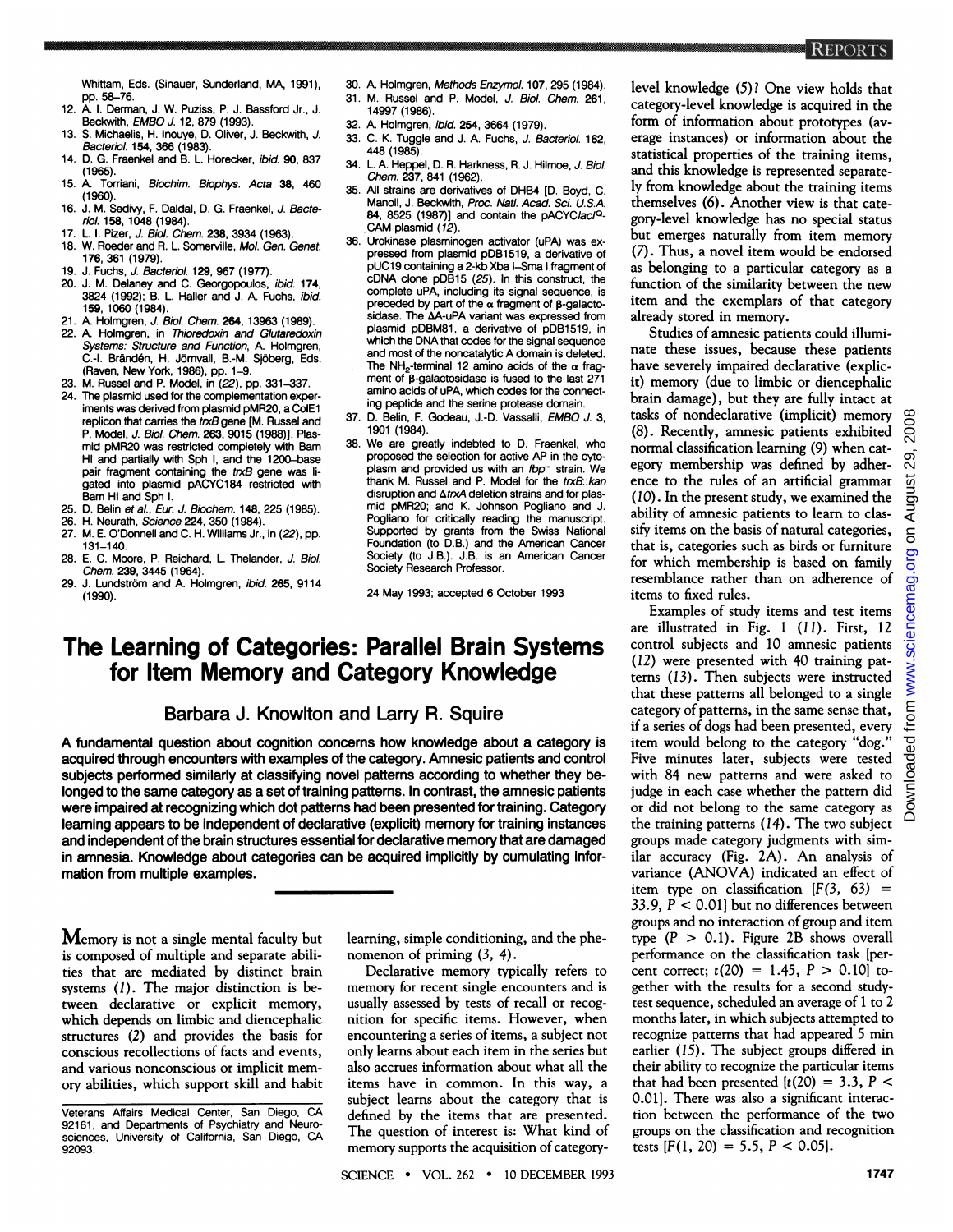We next considered the possibility that amnesic patients performed so well on the classification task, in contrast to the recognition task, because of the greater repetition of the information to be remembered in the classification task or because of the smaller amount to be remembered, rather than because different memory systems were used in the two tasks. In the classification task, a single prototype was to be retained after presentation of 40 related patterns, whereas in the recognition task five different items were to be retained and each was presented eight times. To address this issue, subjects were tested for their classification ability after studying only four training examples and were tested for their recognition ability after studying one training example presented four times (16). In this case also, there was an effect of item type on classification performance [Fig. 2C,  $F(3, 60) =$ 38.4,  $P < 0.01$ , no difference between groups, and no interaction between group and item type  $(P > 0.1)$ .

Figure 2D shows the overall results for the classification task [percent correct;  $t(19) = 1.42$ ,  $P > 0.10$  and shows also that the control subjects performed better than the amnesic patients at recognizing the training pattern  $[t(19) = 2.2, P < 0.05]$ .



Fig. 1. Examples of study items and test items used to assess classification learning of dot patterns. The study items were high distortions of a prototype dot pattern. The test items consisted of repetitions of the training prototype, high and low distortions of the training prototype, and random dot patterns.

There was a trend for an interaction between subject group and task (classification or recognition)  $[F(1, 19) = 3.2, P = 0.09)$ .

In a final test, normal subjects who were not presented any training patterns performed at chance on the classification test  $(53.7 \pm 2.1\%$  correct) (17). Thus, classification performance does depend on having experience with the study items.

Performance on the classification task was actually a little better numerically after subjects were shown 4 training patterns than after they were shown 40 training patterns (average score for both groups, 64.4% versus 59.5% correct). However, when there was a 4-week delay between study and test (18), normal subjects performed better after being presented 40 training patterns than after being shown 4 training patterns [66.1% versus 54.5%,  $t(23) = 2.2, P < 0.05$ . Moreover, after the 4-week delay, subjects who were shown 4 training patterns performed at chance levels  $(P > 0.1)$ . Thus, training with more items does result in more robust, longer lasting category knowledge.

The results suggest that category-level knowledge can develop independently of and in the absence of normal declarative memory for the items presented during learning (19). Thus, experience with a succession of items appears to lead to two parallel consequences. First, information can be retained about each training item, which depends on the limbic and diencephalic structures that are damaged in amnesia and that are essential for declarative memory. Second, repeated experience leads to category-level knowledge in the form of information about the category to which the training items belong. Category-level

knowledge may be acquired by abstracting information across encounters with examples. Alternatively, classification learning could depend on specific-item information stored in a distributed fashion, as commonly proposed in theoretical models (5, 7). However, in the latter case, the information supporting classification learning must be distinct from declarative information about the separate items. Single-factor models in which classification judgments derive from, or in any way depend on, long-term declarative memory do not account for the finding that the amnesic patients performed well on the classification tasks.

1

The possibility must be considered that classification learning is dependent on declarative knowledge, such that even a little declarative memory for the training patterns could support substantial classification ability. Although the difference  $\ddot{p}$ classification performance between amney sic patients and control subjects in our tests never approached statistical significance, the amnesic patients did perform numerically worse than the control subjects (Fig. 2). Is it possible that residual declarative knowledge available to the amnesic patients translates into nearly normal classification performance?  $AR$ though this possibility is difficult to  $a\overline{d\overline{b}}$ dress definitively, it is worth noting that amnesic patients have scored numerically better than normal subjects on a classifucation task for artificial grammar  $(9)$ . vavasciencemagioneg oneAugust 29, 2008 w

If classification does not depend on the limbic or diencephalic structures damaged in amnesia, which brain systems could be involved? One clue comes from the parall $\vec{a}$ between classification learning and the learning of skills and habits; namel Downloaded from R

Fig. 2. (A) Classifica- $^{90}$ studying 40 exemplar nesic patients (closed  $0$   $\frac{1}{40}$ bars). Performance varhow closely the test<br>items resembled the<br>study items.  $(B)$  Overall items resembled the  $\frac{2}{9}$  study items. (B) Overall performance for speciftion of novel dot pat- $(D)$  Overall classifica-



tion performance together with recognition performance for specific study items. Brackets show standard error of the mean.